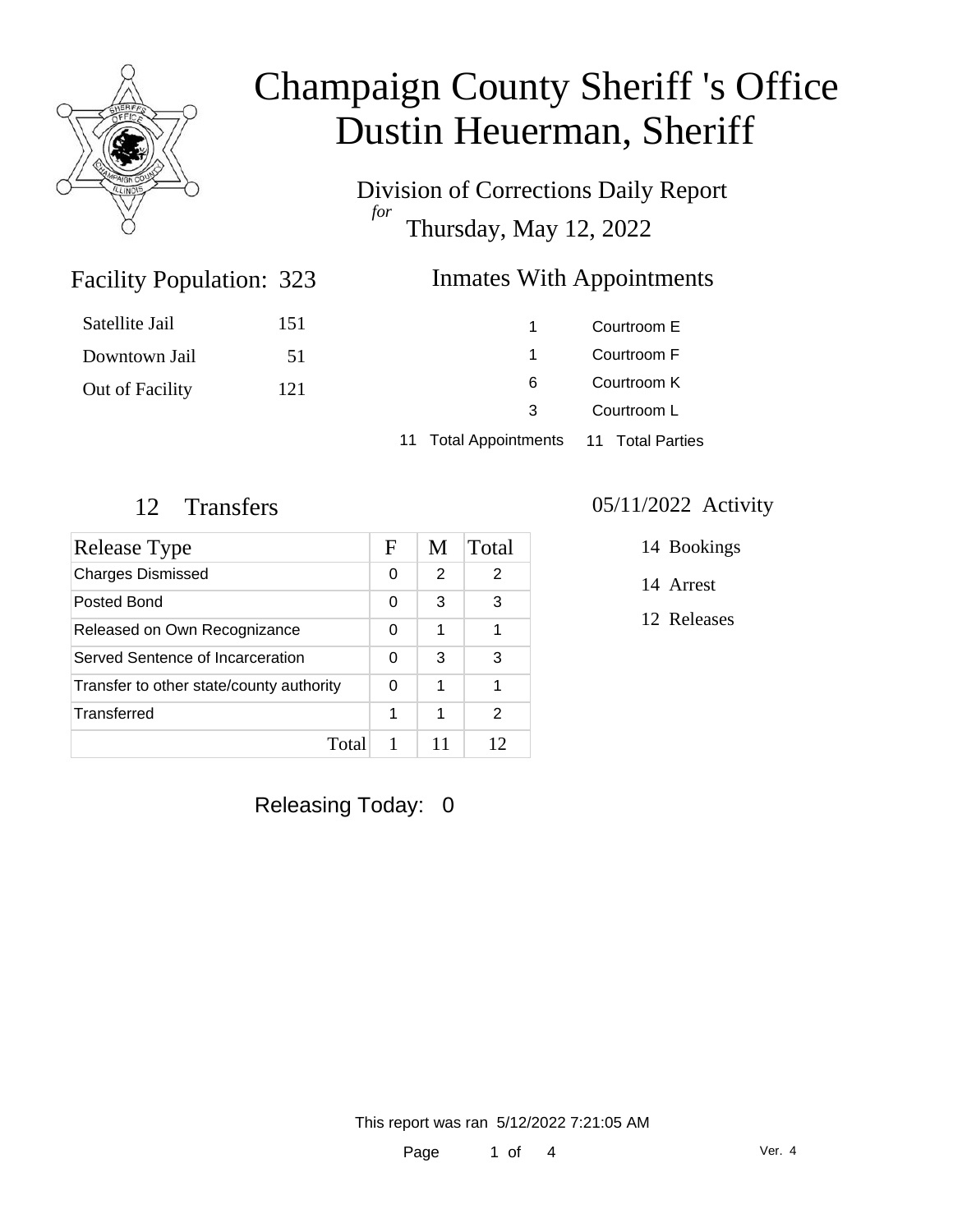

Division of Corrections Daily Report *for* Thursday, May 12, 2022

#### Custody Status Count

- Civil Sentenced CCCC 1
- Electronic Home Dentention 21
	- Felony Arraignment 7
		- Felony Other 1
	- Felony Pre-Sentence 7
		- Felony Pre-Trial 246
	- Felony Pre-Trial DUI 5
	- Felony Sentenced CCSO 6
	- Felony Sentenced IDOC 10
		- Hold Other 3
		- Hold Sentenced IDOC 1
	- Misdemeanor Arraignment 2
		- Misdemeanor Pre-Trial 6
			- Petition to Revoke 2
			- Remanded to DHS 5
				- Total 323

This report was ran 5/12/2022 7:21:05 AM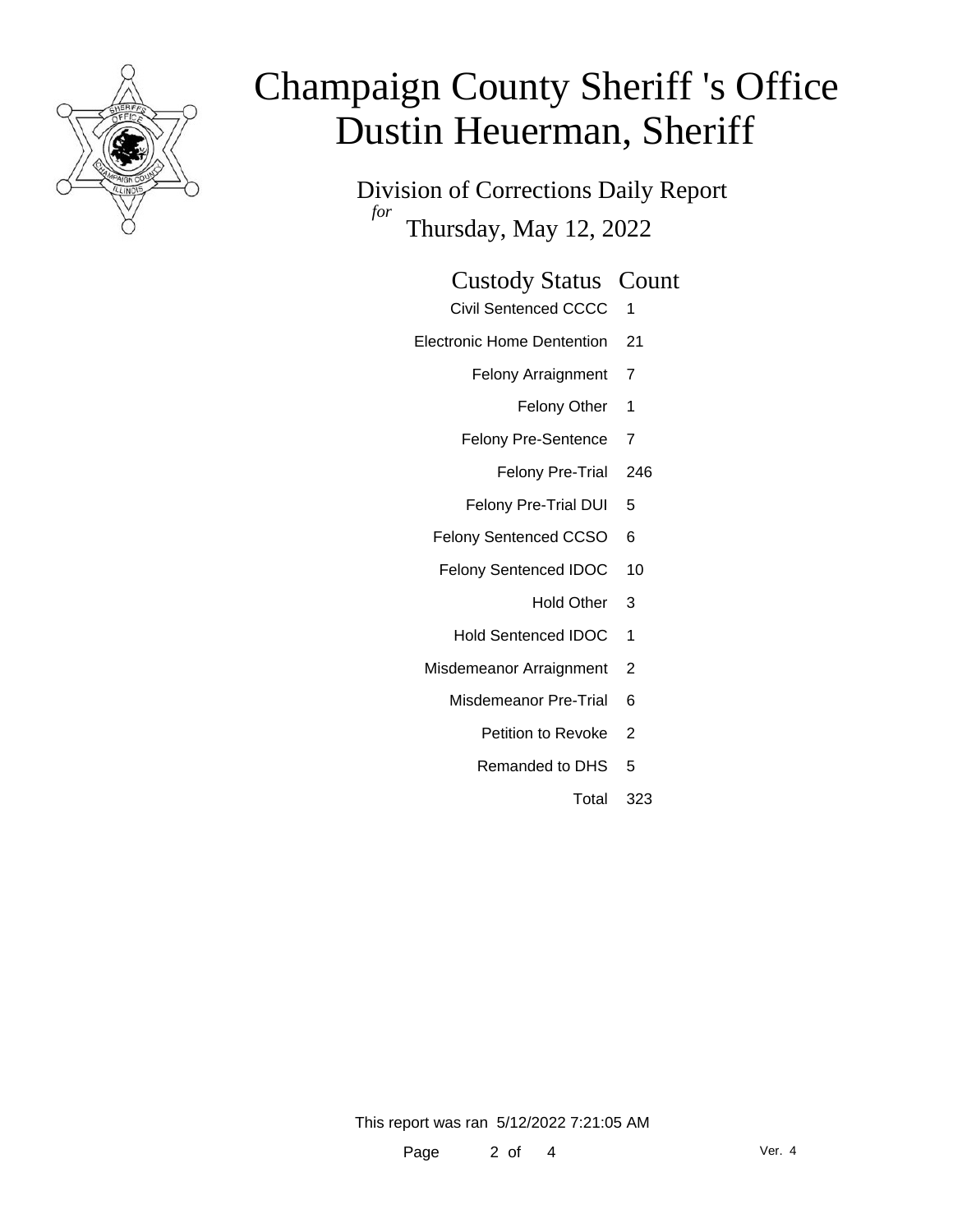

Division of Corrections Daily Report *for* Thursday, May 12, 2022

### Inmates With Appointments

| Jailing Party Name                | Location    | Number of Records / Node |
|-----------------------------------|-------------|--------------------------|
| <b>BOOKER, JALEN M</b>            | Courtroom K | 1 / Satellite Jail       |
| <b>BREWER, JOHN BENARD</b>        | Courtroom K | 1 / Satellite Jail       |
| CARTER, JAMAL ANTONIO             | Courtroom E | 1 / Out of Facility      |
| CONCEPCION-ROMAN, MOISES          | Courtroom K | 1 / Satellite Jail       |
| LEWIS, ORLANDO DESHONE            | Courtroom L | 1 / Out of Facility      |
| <b>MARTIN, TONI LEANE</b>         | Courtroom K | 1 / Satellite Jail       |
| MONTALVO, ANTONIO                 | Courtroom L | 1 / Downtown Jail        |
| MOSLEY, JAMES CALVIN              | Courtroom L | 1 / Satellite Jail       |
| TERRY, CHEYENNE MICHELLE          | Courtroom K | 1 / Satellite Jail       |
| <b>WASHINGTON, TRESEAN LAMARR</b> | Courtroom K | 1 / Satellite Jail       |
| WILLIAMS, STEVEN PATRICK, Second  | Courtroom F | 1 / Out of Facility      |

### **Transfers**

| <b>CLARK, HOLLY LYNN</b>               | Transferred                                             | Satellite Jail  |
|----------------------------------------|---------------------------------------------------------|-----------------|
| EDWARDS, DONNELL DONTAVOUS Posted Bond |                                                         | Satellite Jail  |
| <b>EVANS, ANTHONY RAY</b>              | Served Sentence of Incarceration                        | Satellite Jail  |
| <b>GARCIA, DAVID QUERO</b>             | Served Sentence of Incarceration                        | Out of Facility |
| <b>GARY, DEANDRE ROMONE</b>            | <b>Charges Dismissed</b>                                | Satellite Jail  |
| <b>GRADY, JAMES LAMAR</b>              | Released on Own Recognizance                            | Satellite Jail  |
| HAHN, LUCAS MICHAEL                    | Posted Bond                                             | Satellite Jail  |
| <b>HAMPTON, KEYSHON</b>                | Posted Bond                                             | Satellite Jail  |
| <b>KRAUS, SIMSON</b>                   | Transferred                                             | Satellite Jail  |
| POORE, ANDREW LYLE                     | Served Sentence of Incarceration                        | Satellite Jail  |
| ROSARIO, BRYAN LEE                     | <b>Charges Dismissed</b>                                | Satellite Jail  |
| SCHNELLBECHER, KENNETH<br><b>CHASE</b> | Transfer to other state/county authority Satellite Jail |                 |

This report was ran 5/12/2022 7:21:05 AM